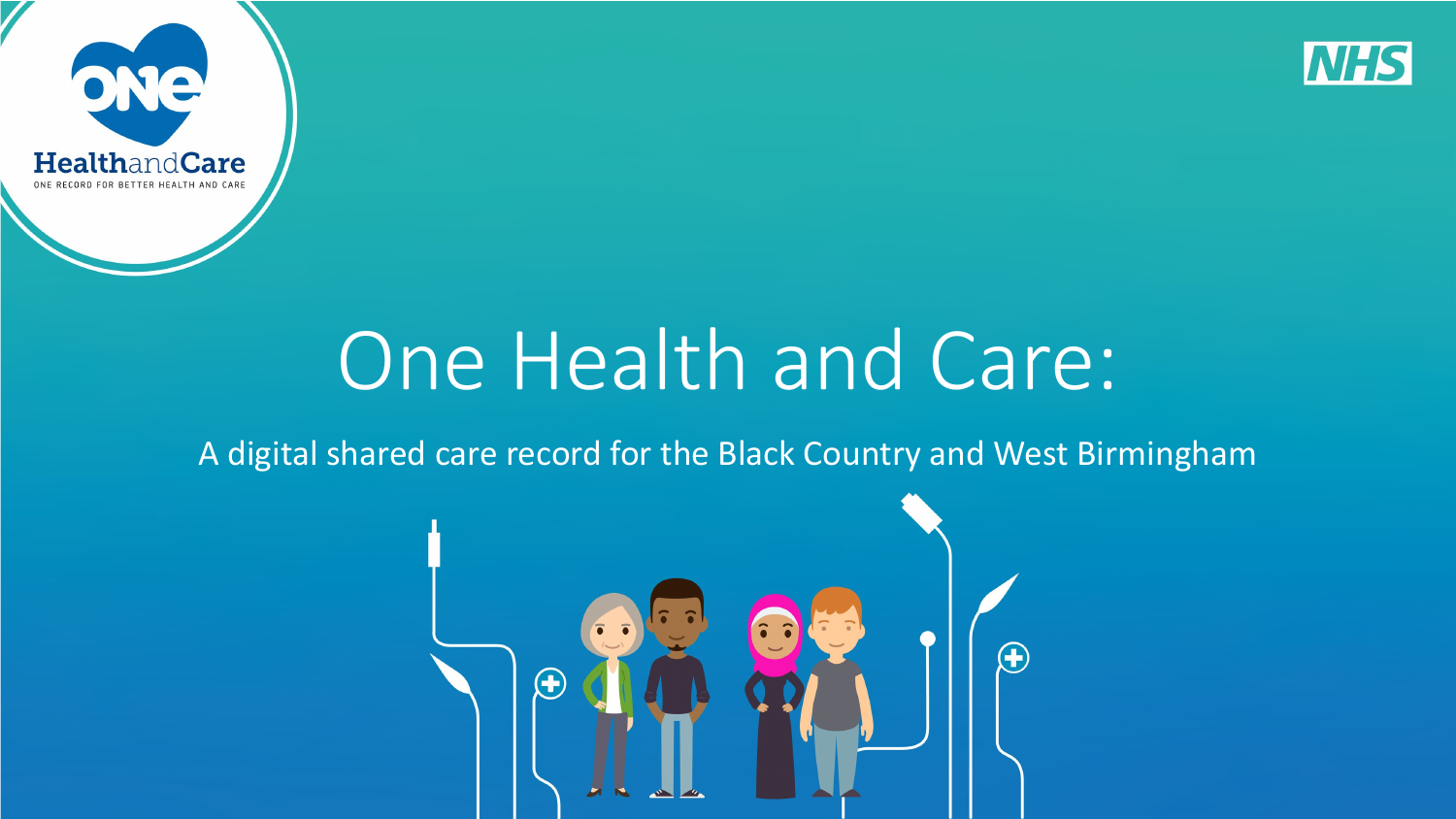# What is One Health and Care?



- One Health and Care is a digital shared care record (ShCR): a single platform that collects data from the records systems used by all care providers in an area, including hospitals, GPs, community/mental health trusts and social care providers.
- Not to be confused with summary care records the ShCR is more comprehensive, supporting clinicians with multidisciplinary, multi-agency working, as well as (later) helping with the planning of local health services.
- One Health and Care will be available to clinicians when and where they need it, including via mobile technology (e.g. a patient's home or an ambulance).
- The ShCR supplier is Graphnet, a leading provider of clinical software.
- System leaders are working with Graphnet to ensure essential processes for data accuracy, privacy and safety, and capture of patient objections/opt-outs.
- Our local ShCR programme will have two phases:
	- 1) sharing of data for **direct care**
	- 2) **secondary use** of data, including for population health management

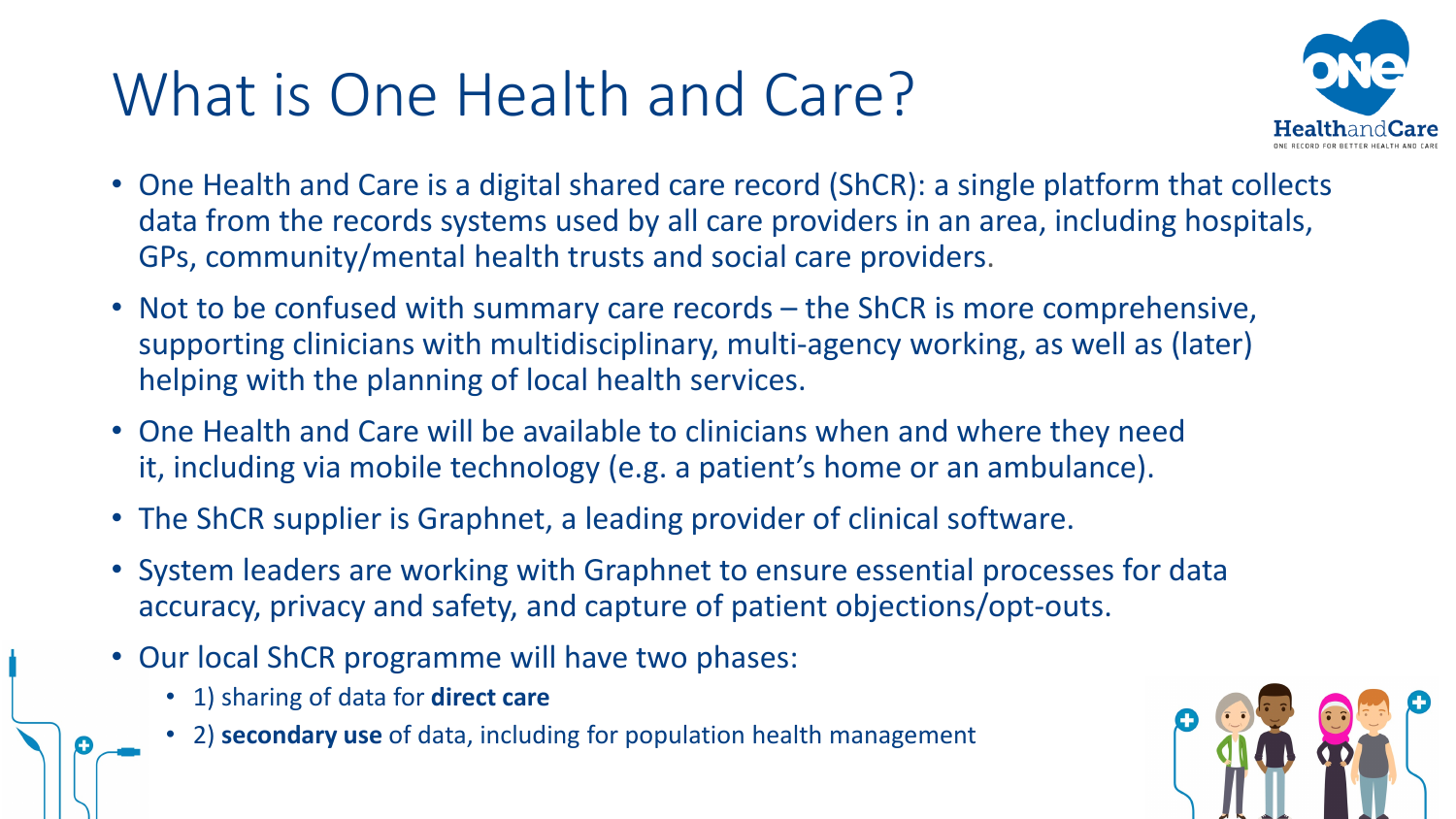

- **GP practices**: patient demographics, diagnoses, treatments, medications, allergies, results, disease register, co-morbidities, family history
- **Acute hospitals**: referrals, attendances (inpatient, outpatient, A&E), medications, alerts, allergies, pathology results and radiology reports
- **Community and mental health**: care plans, problems, interventions, medical and social alerts, medications, referrals, clinical summaries
- **Social care**: care teams, keyworkers, contacts and other involvements, assessments, needs and care provision details.





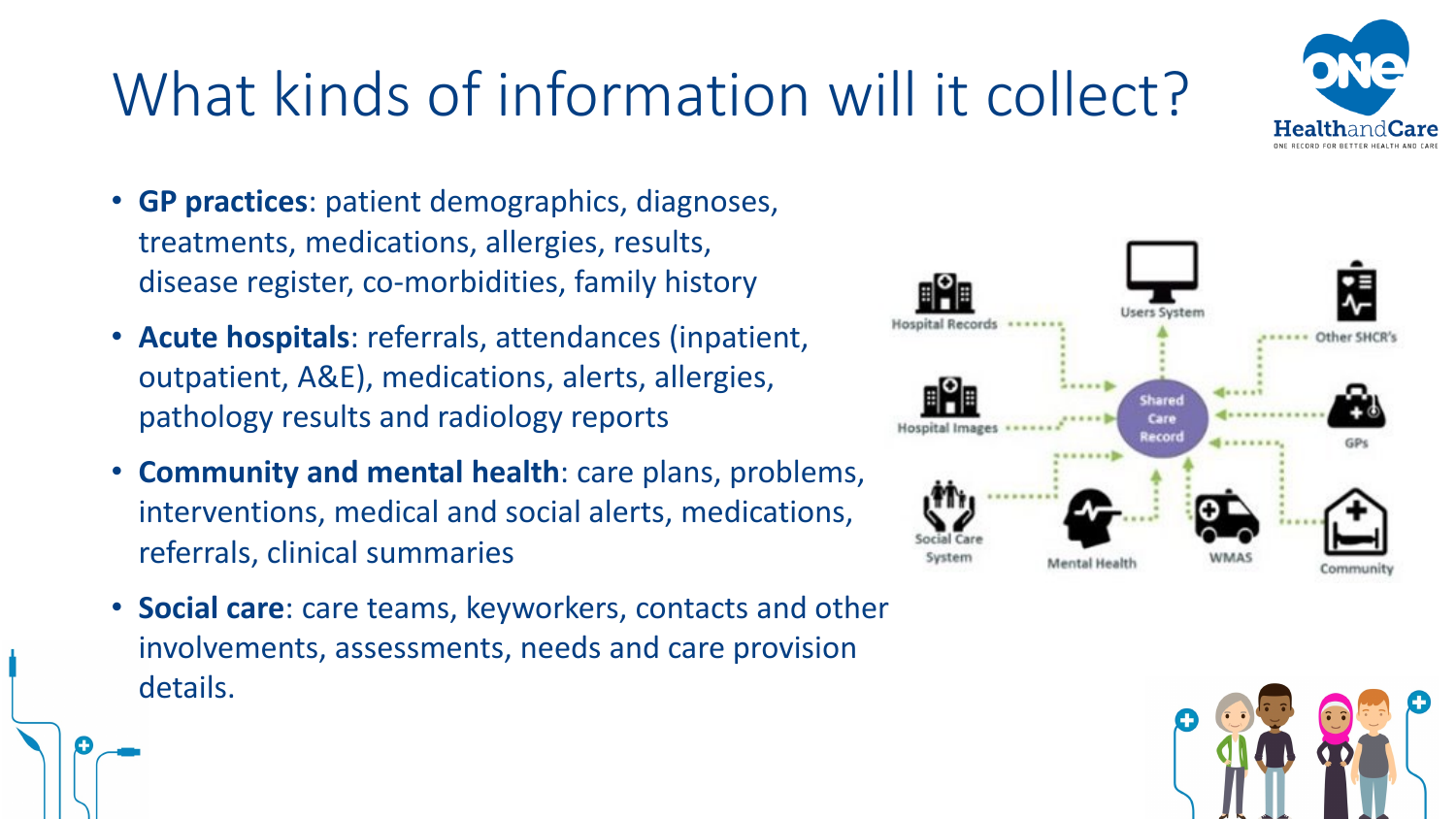# What will it do in practice?



- Make patient data available to authorised clinicians and carers where/when needed
- Enable users from different care settings to add data to a common record the more data entered, the more useful the overall record will be
- Support workflow so clinicians can perform tasks and then inform, refer or hand over
- Alert responsible clinicians about key events e.g. a patient being admitted to hospital
- Integrate with existing clinical systems, so no need for separate logins
- Make available information from providers across the Black Country and West Birmingham, as well as Stoke and Staffordshire, and Shropshire Telford and Wrekin
- Make available selected data to commissioners and other authorised bodies to support in planning local health services and delivering targeted interventions (at a later stage)
- Early next year, One Health and Care will join up with other neighbouring systems to create a West Midlands-wide ShCR.

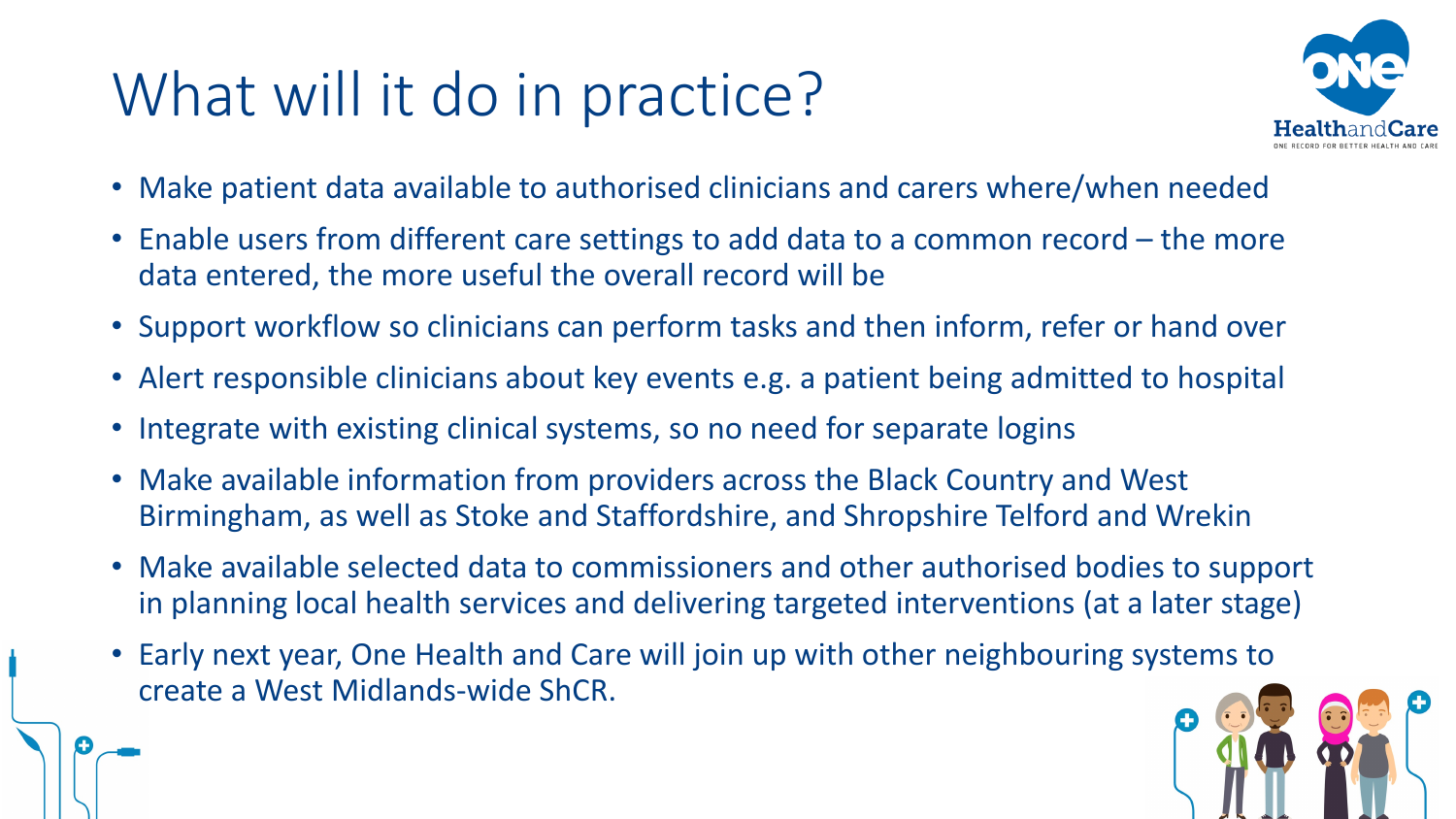### Example uses: direct care



- An out of hours GP service can access details of a recent hospital discharge and follow-up GP visit, so they can treat a patient at home rather than sending to A&E because insufficient patient history is available.
- Support staff no longer need to spend time copying records and dealing with telephone enquiries from GPs or other providers, freeing them up to manage other business.
- A patient who is nearing the end of their life has their wishes, including their chosen place of death, made known to all care providers and ambulance staff.
- A patient with dementia who has a multi-agency, multi-disciplinary care pathway, is at reduced risk of having key checks missed as their care moves between teams.

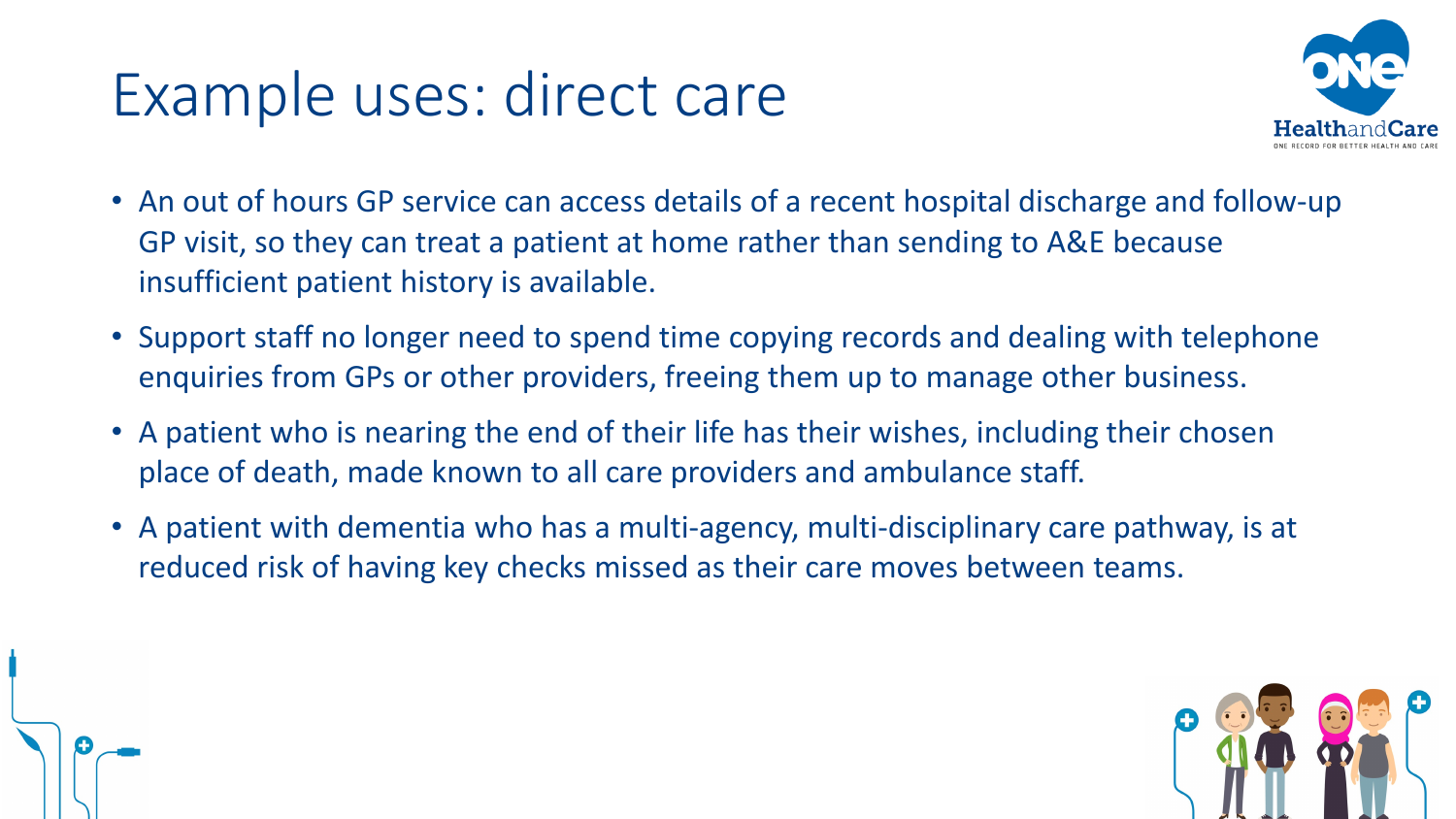# The benefits

- faster clinical decisions based on richer and more timely information
- less burden on the patient to relay key information
- improved communication and reduced errors
- reduced unnecessary A&E attendances and inpatient stays reduced risk in caring for children and vulnerable adults
- continuity of care across provider organisations
- patient wishes and preferences available to all care providers
- fewer repeat tests, less staff time spent completing forms and chasing results
- staff and clinician time saved due to not having to request and respond to requests for patient records



- improved patient safety
- Improved health outcomes
- better patient experience
- cost savings to the NHS

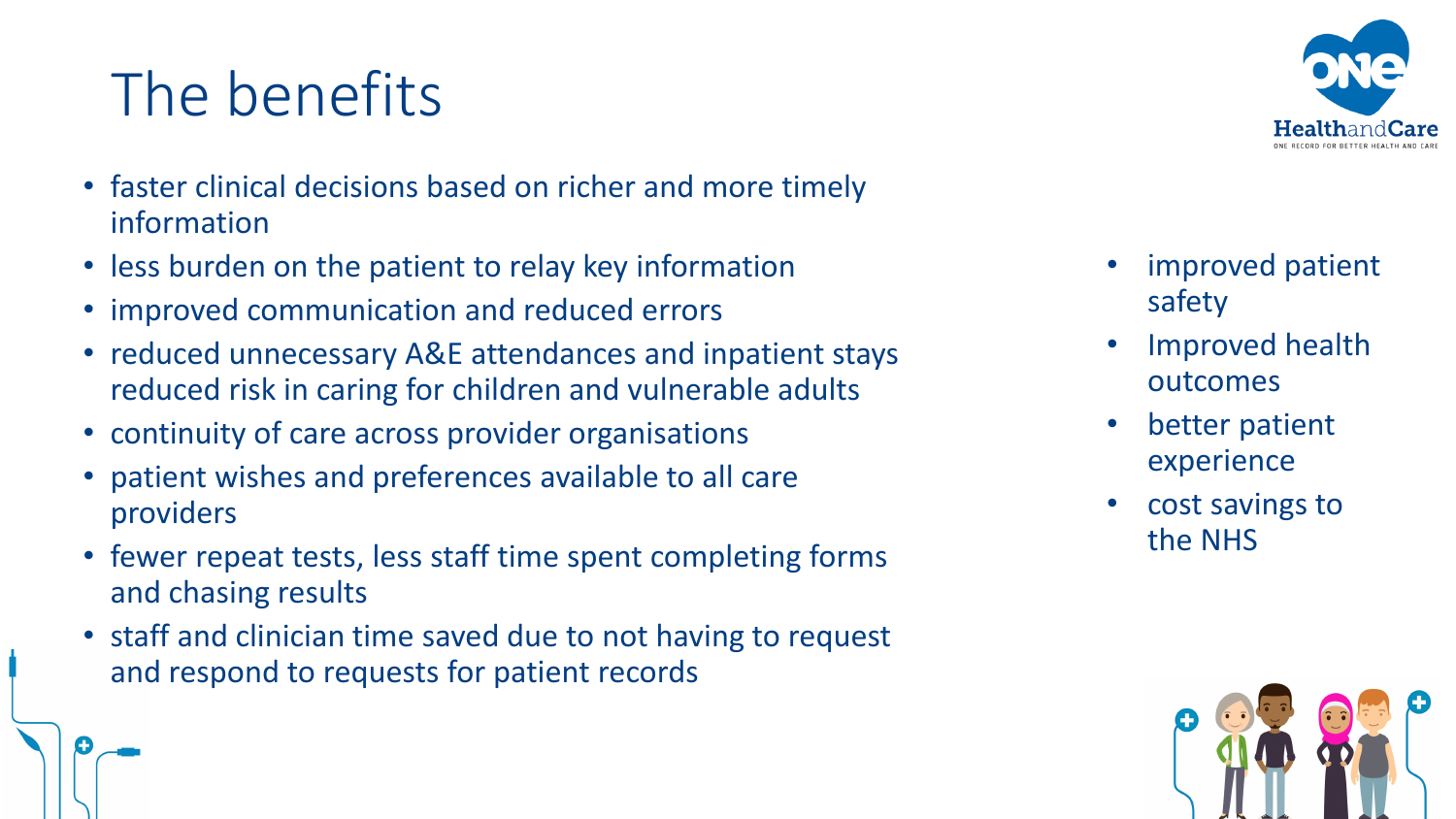# How will it work?



- Training will be arranged with Graphnet for all staff who need to use the ShCR.
- It will sit behind your existing clinical system, so no need for a separate login.
- If shared data exists, a link to it will be visible and accessible in each patient's local record.
- Patient data will be added via your existing system in the usual way.
- Any data added by a provider will automatically feed into One Health and Care, unless a patient has objected and been removed from the ShCR.
- Any objections will be processed by the patient's GP, after a detailed discussion to ensure the patient understands the potential implications of their decision on their care.
- If a patient has objected to inclusion in One Health and Care, you will only be able to view locally held data. You will however still be able to request information direct from other health and care providers as needed.

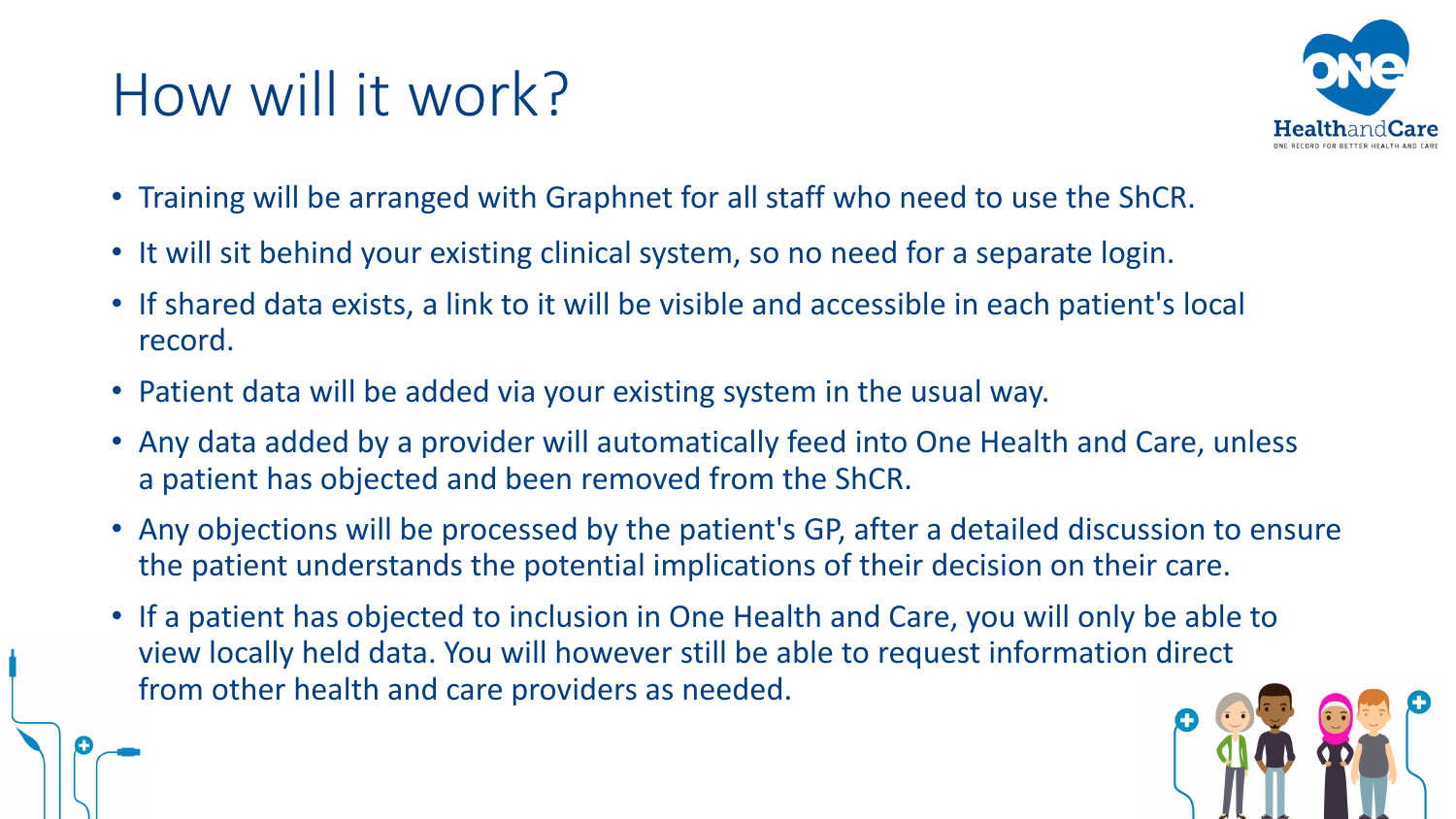# Keeping patient data safe



- All organisations involved in One Health and Care are required to sign and adhere to a new data protection notice and data sharing agreements
- The system will sit on top of existing secure clinical systems, meaning only authorised users will be able to access patient information
- Health and care staff will only be able to see information that is relevant to them and the service they provide
- Patients have a "right to object" to their inclusion in the ShCR
- Any future use for population health management will be restricted to the minimum amount of data required for the research/project being carried out
- Patients will be given written notice before the population health management function is implemented and can opt out of this part of the record at any time, without impacting their care.